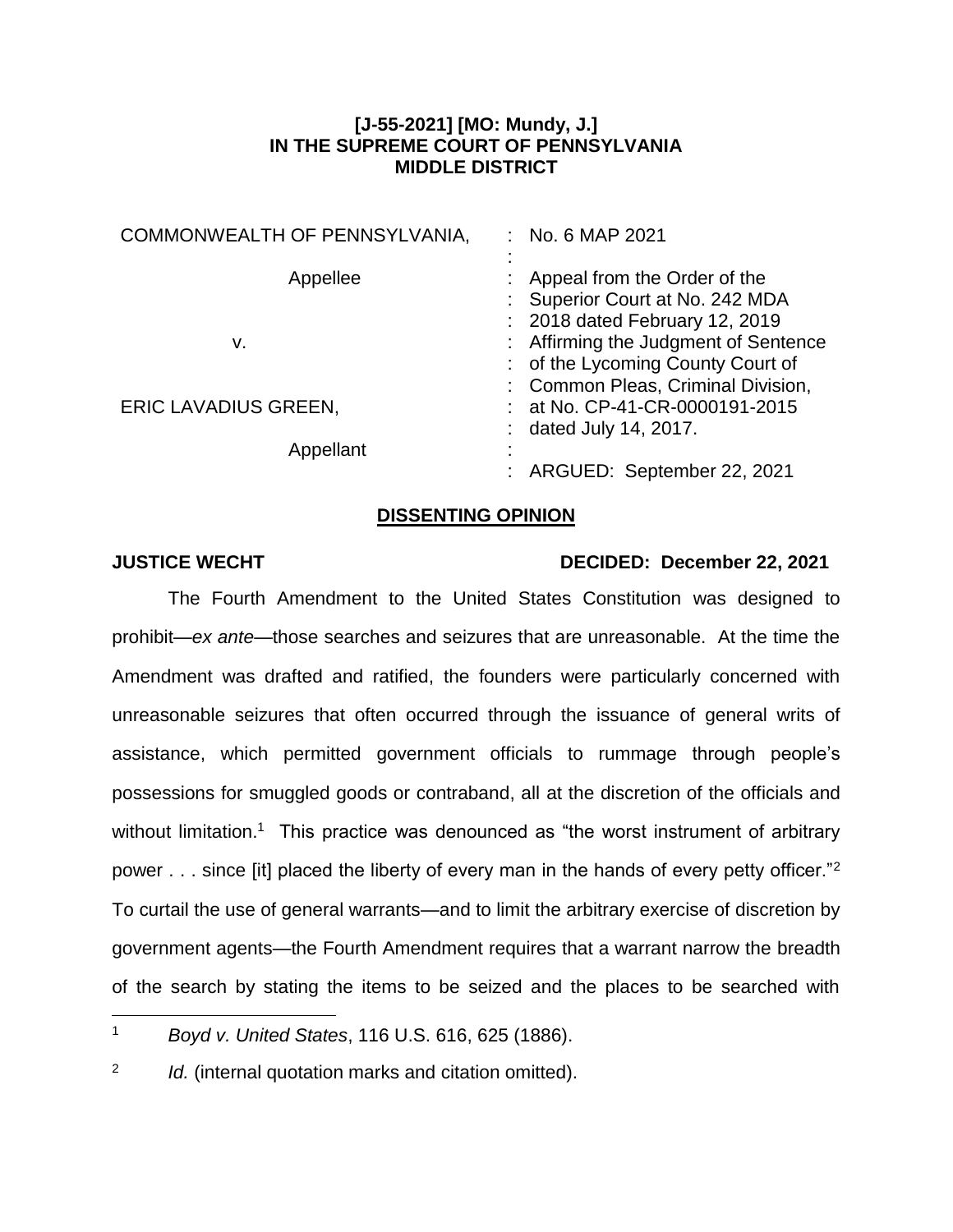particularity.<sup>3</sup> Almost a century ago, the Supreme Court of the United States explained that the particularity requirement "makes general searches . . . impossible and prevents the seizure of one thing under a warrant describing another. As to what is to be taken, nothing is left the discretion of the officer executing the warrant."<sup>4</sup>

While the times certainly have changed since *Marron* was decided in 1927, our bedrock constitutional principles have not. The Fourth Amendment still prohibits general searches; it still requires search warrant applications to be drafted with particularity. So, too, does the Pennsylvania Constitution. In fact, because Article I, Section 8 requires a warrant to describe the place to be searched and the items to be seized "as nearly as may be,"<sup>5</sup> this Court has held that our Constitution provides even more protection than its federal counterpart.<sup>6</sup> Thus, in Pennsylvania, a police officer requesting a search warrant must be as specific as reasonably possible about the place to be searched and the things to be seized, such that the subsequent search is confined to the limits authorized by a neutral and detached magistrate, which ensures that it is not a boundless hunt for evidence conducted at the investigator's whim.<sup>7</sup>

The present case tasks this Court with deciding how these hoary yet venerable principles apply in the modern age of sophisticated technology. In late 2014 and early

 $\overline{a}$ <sup>3</sup> U.S. CONST. amend. IV ("No warrants shall issue, but upon probable cause, supported by oath or affirmation, and particularly describing the place to be searched and the persons or things to be seized.").

<sup>4</sup> *Marron v. United States*, 275 U.S. 192, 196 (1927).

 $5$  PA. CONST. art. I, § 8.

<sup>6</sup> *Commonwealth v. Watson*, 724 A.2d 289, 291 (Pa. 1998).

<sup>7</sup> *See Commonwealth v. Matthews*, 285 A.2d 510, 514 (Pa. 1971) (explaining that our Constitutions prohibit exploratory searches where "officers merely hope to discover evidence of [a]ny kind of [a]ny wrongdoing.").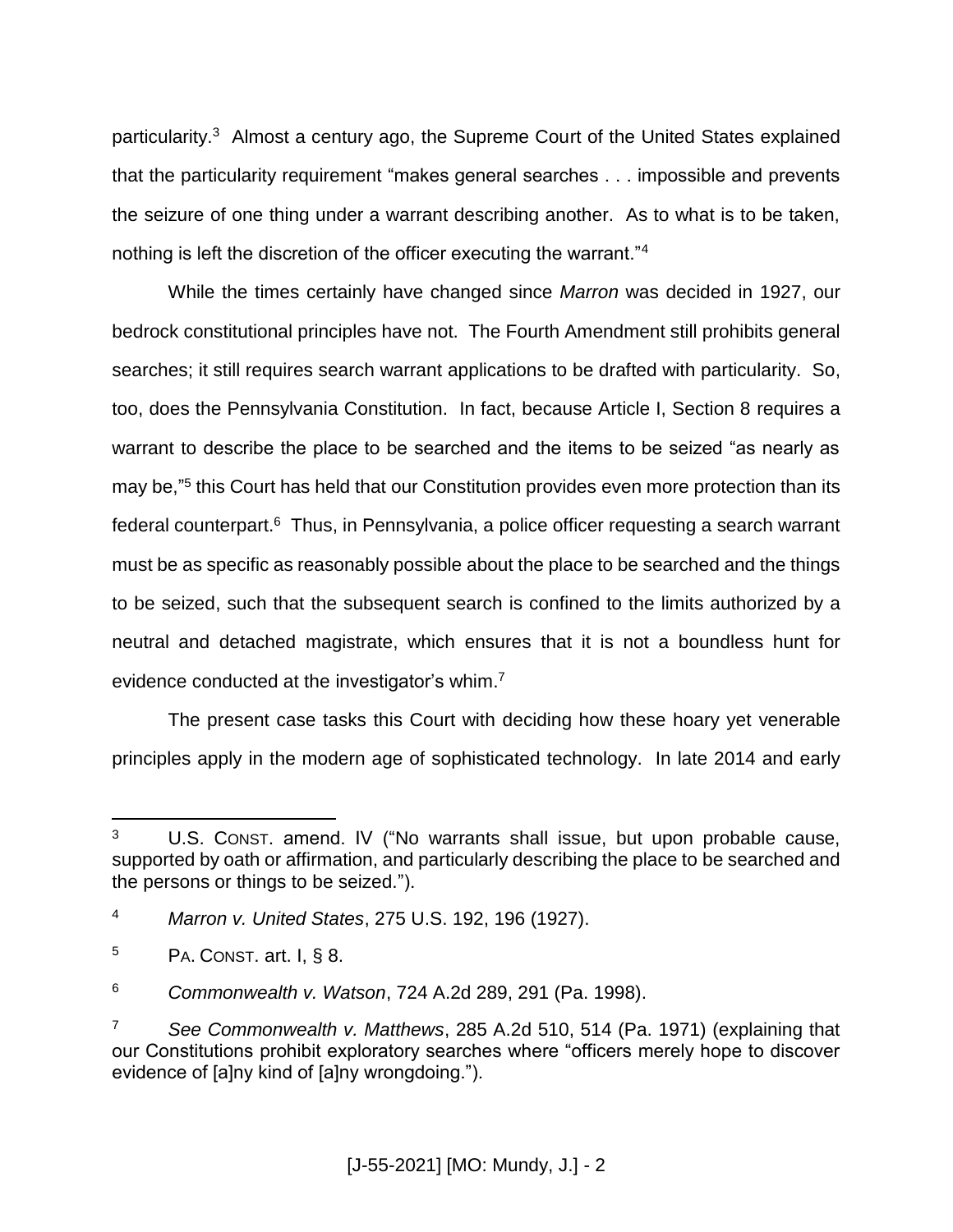2015, the Pennsylvania State Police ("the PSP") conducted an undercover investigation of an internet-based distribution network for child pornography. During that investigation, the PSP learned that an internet-capable computer linked to an IP address associated with Eric Green's residence was using a file sharing program called BitTorrent to obtain and distribute images of child pornography. The PSP applied for, and obtained, a search warrant for Green's residence. $8$  On the warrant application, the PSP listed Green's residence as the place to be searched and identified the following as items to be seized:

Any and all computer hardware, including, but not limited to, any equipment which can collect, analyze, create, display, convert, store, conceal, or transmit electronic, magnetic, optical or similar computer impulses or data. Any computer processing units, internal and peripheral storage devices, (such as fixed disks, eternal hard disks, floppy disk drives, and diskettes, tape drives, tape, and optimal storage devices), peripheral input/output devices (such as keyboard, printers, scanners, plotters, video display monitors, and optical readers), and related communication devices such as modems, cables, and connections, recording equipment, as well as any devices, mechanisms, or parts that can be used to restrict access to computer hardware. These items will be seized and then later searched for evidence relating to the possession and/or distribution of child pornography. This search is also to include any and all cellular phones, including, but not limited to, any cellular device that can collect, analyze, create, convert, store, conceal, transmit electronic data, and the items associated with any cellular device such as power cords, bases, sim cards, memory cards.<sup>9</sup>

The affidavit of probable cause submitted in support of the warrant extensively described

the investigating law enforcement agents' training and experience, the nature and difficulties attendant to investigations of internet-based crimes involving child pornography, the necessity of seizing various electronic devices and their associated

<sup>&</sup>lt;sup>8</sup> Notably, on the face of the warrant application, the PSP listed only Green's residence as a place to be searched. The PSP did not indicate on the face of the warrant whether any electronic devices seized during the search of Green's home also would constitute places to be searched. *See* Application for Search Warrant, 1/14/2015, at 1.

<sup>9</sup> *Id.*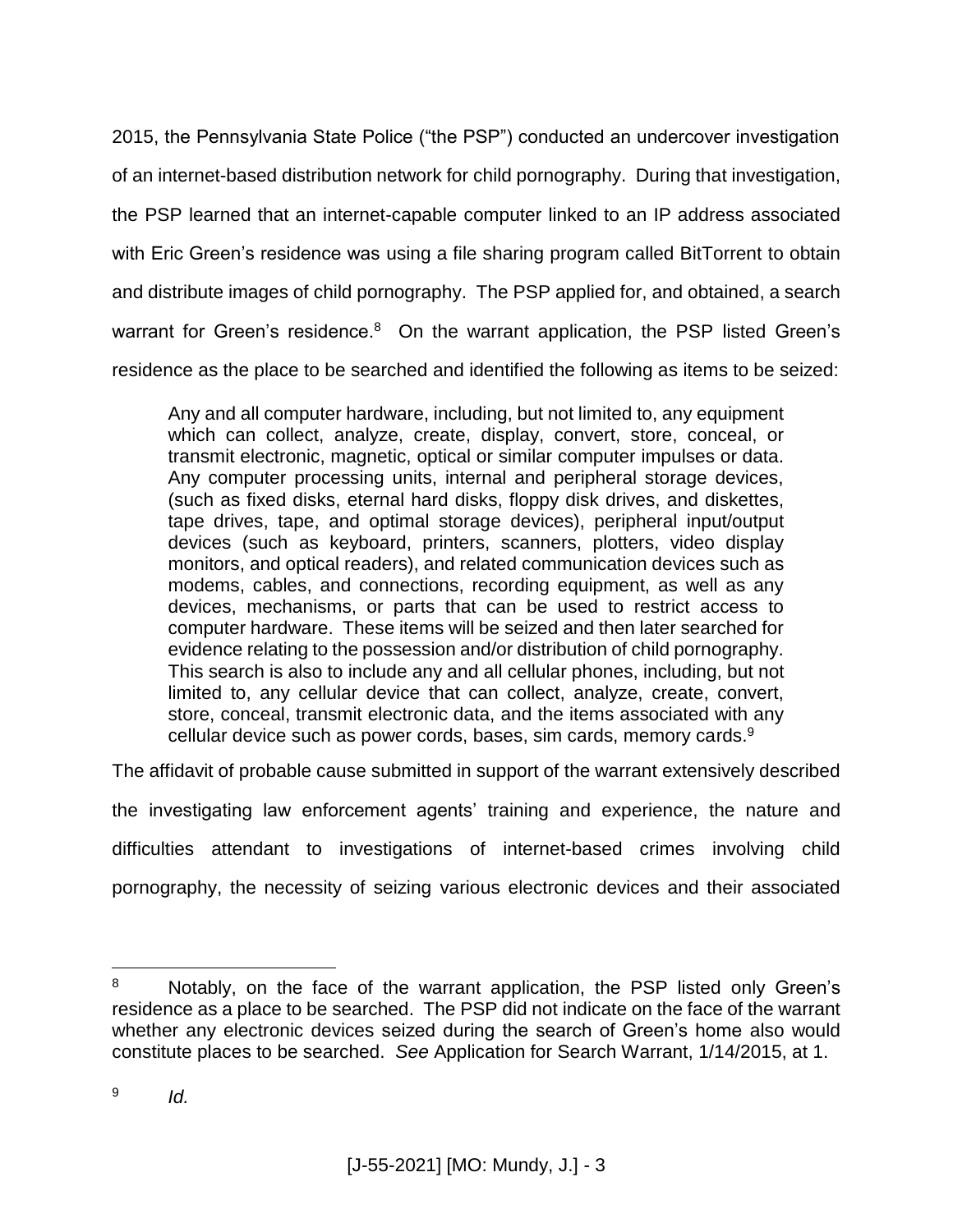peripherals for subsequent searches, and the information giving rise to probable cause in this case.

However, with regard to the actual demonstration of probable cause to support the sweeping search that the PSP sought in this instance, the PSP noted only that it had identified a single computer that had been using BitTorrent for purposes of sharing child pornography.<sup>10</sup> Despite asserting probable cause for a single device, the PSP nonetheless asked to search for "[a]ny and all" electronic devices inside the home. The vast authorization the PSP sought was not based upon any individualized suspicion of Green's potentially criminal activities, but instead upon, *inter alia*, the PSP's general belief that those who possess or distribute child pornography "sometimes" keep copies of the illicit contraband "in the privacy and security of their home."<sup>11</sup> The PSP did not assert that specific probable cause existed to believe that Green had done so, only that some people "sometimes" do. Based upon the apparent probable cause as to this one device, and the generalized assertions about how offenders of this type are believed to act, the PSP was issued a warrant allowing its troopers to seize virtually any device in Green's home capable of electronic storage and to search anywhere on those devices for evidence related to the receipt, distribution, or possession of child pornography. For all practical purposes, the PSP was permitted to enter Green's residence, seize any devices with a plug, remove them from the property, and then rummage through every digital file and any app on each device—without limitation—in the "hope [of] discover[ing] evidence of

<sup>10</sup> Affidavit of Probable Cause, 1/14/2015, ¶ 20 (stating, in the section entitled "Specific Probable Cause," that Corporal Goodyear "was able to locate *a computer* which was sharing child pornography") (capitalization normalized; emphasis added); *id*. ¶ 24 (providing the belief that "probable cause exists to believe that a user of *the computer*  utilizing an internet account with a service address" that matched Green's address "was sharing child pornography").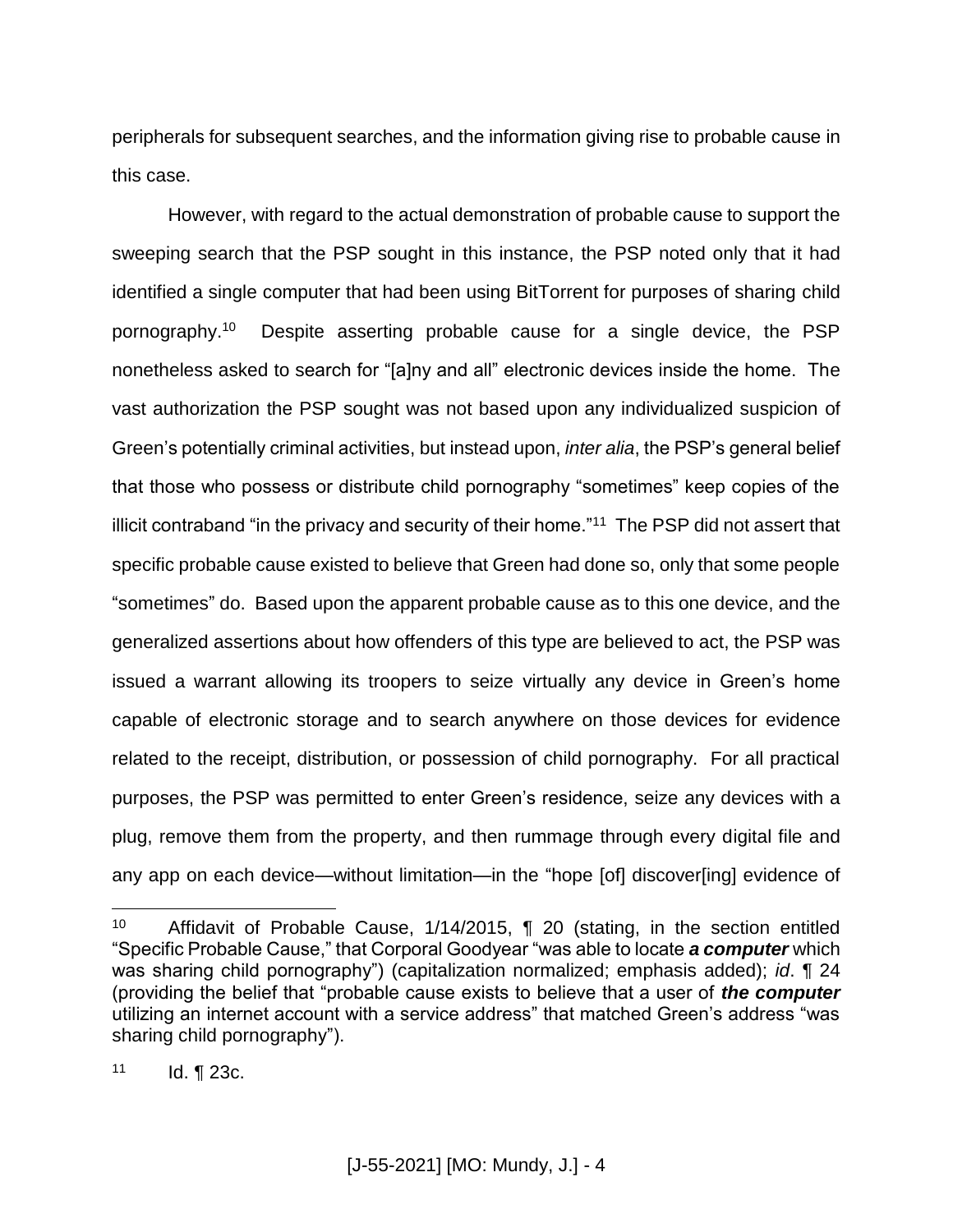any kind of any wrongdoing."<sup>12</sup> The result was the discovery of approximately one hundred images of child pornography on Green's smart phone.

The Majority discerns no constitutional problems with the expansive seizure and searches that occurred in this case. In my view, the Majority's decision eviscerates the particularity requirement as it applies to searches and seizures of digital devices—a problematic result in this day and age when more and more private information is being stored on our laptops and smart phones. The result enables police to conduct unbridled scavenges of digital devices that would not be permitted when performing a search in any other context.

As I noted recently, in the twenty-first century, an "inextricable relationship . . . has

developed . . . between a person and his or her internet-capable device."<sup>13</sup> I explained:

Cell phones, smart devices, and computers have evolved in a way that integrates the internet into nearly every aspect of their operation and function. Advancements in the ability to use the internet have turned communication technologies that once were futuristic and fantastical gadgets possible only in the world of the Jetsons or Dick Tracey into everyday realities. Physical distance is no longer a barrier to face-to-face interaction. Applications such as Zoom, WebEx, and Skype allow face-toface, personal, professional, and educational discussions that previously could be performed only in person or by conference call or telephone call. We now have at our fingertips the ability to manage our calendars or access an unlimited amount of information, regardless of where we are located. Instantaneously, a person can check news reports, weather forecasts, sports scores, and stock prices. Modern matchmaking and dating commonly now begin with internet connections. As time passes, the internet has come to be used and relied upon in nearly every aspect of our daily lives, from organizing family reunions, to scheduling medical

 $12<sup>12</sup>$ *Matthews, 285 A.2d at 514 (capitalization adjusted).* 

<sup>13</sup> *Commonwealth v. Dunkins*, \_\_\_ A.3d \_\_\_, 2021 WL 5346732, at \*16 (Pa. 2021) (Wecht, J., concurring in part and dissenting in part).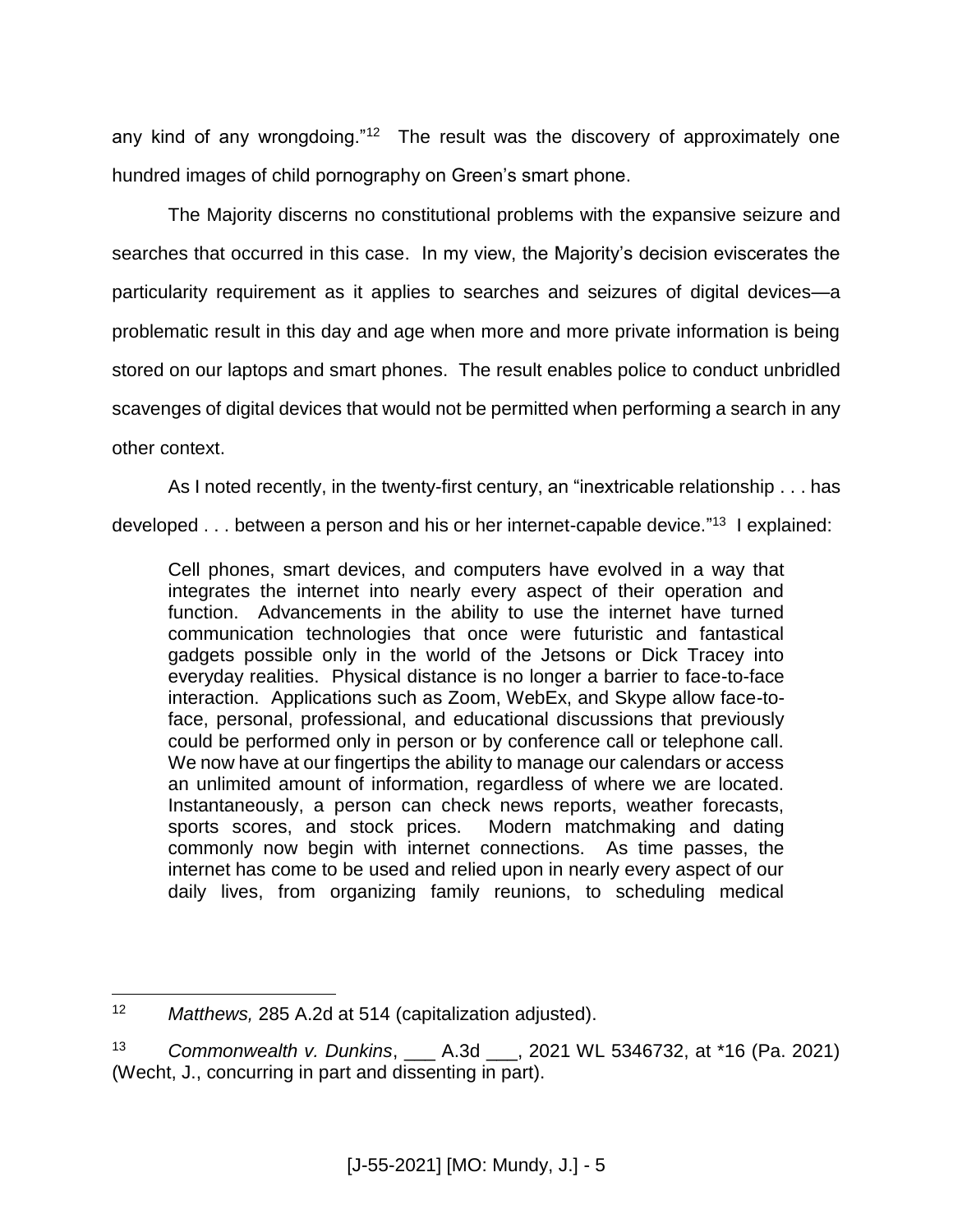appointments, to conducting academic research, to operating every aspect of a business.<sup>14</sup>

This near omnipresence of smart phone usage in today's society has led to some seismic shifts in search and seizure law. The Supreme Court observed that smart phones have become a "feature of human anatomy"<sup>15</sup> and "such a pervasive and insistent part of daily life"<sup>16</sup> that "carrying one is indispensable to participation in modern society."<sup>17</sup> Because of this novel and important function, the Court held that police may not open or access such a device without a search warrant, even when the device is seized pursuant to a lawful arrest.<sup>18</sup> The Court then held that individuals have an expectation of privacy not just in the content on the devices, but also in the records that are generated by those devices. That expectation was so intertwined with contemporary existence that the Court held that it persists even in the face of some of the most fundamental and long-standing limitations on the Fourth Amendment, including the traditional principles that one does not possess an expectation of privacy while moving in public or when information is shared with third-parties.<sup>19</sup>

As courts throughout the country endeavor to ensure that technological innovation does not become an excuse for governmental overreach, today's Majority chooses a different approach—one that ignores the realities of how these devices work and how

 $\overline{a}$ 

 $16$  *Id.* 

- <sup>18</sup> *Riley*, 573 U.S. at 386.
- <sup>19</sup> *See Carpenter*, 138 S.Ct. at 2214-20.

 $14$  *Id.* 

<sup>15</sup> *Riley v. California*, 573 U.S. 373, 385 (2014).

<sup>17</sup> *Carpenter v. United States*, \_\_\_ U.S. \_\_\_, 138 S.Ct. 2206, 2220 (2018).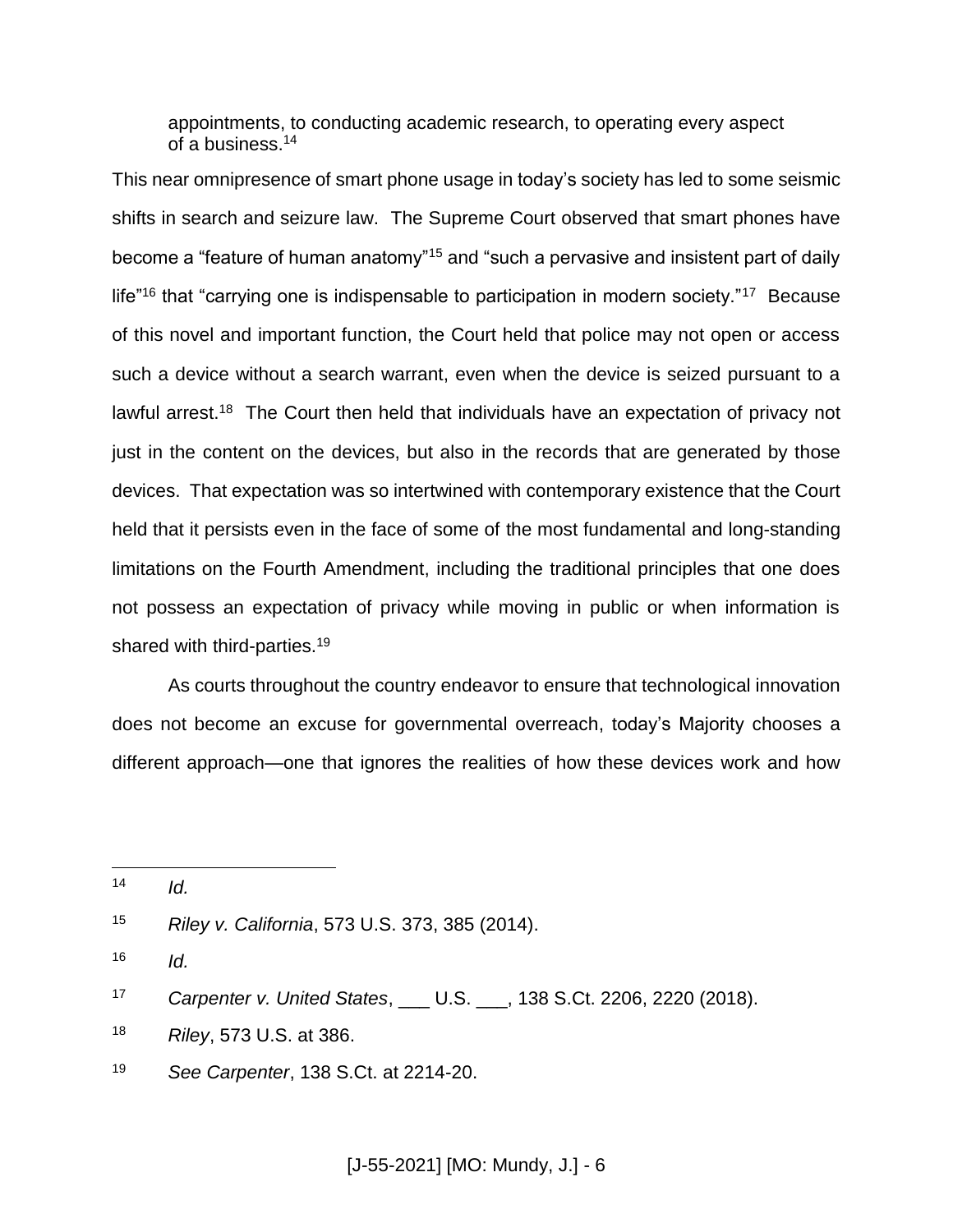they are used—thereby sanctioning the modern equivalent of the general warrant that the framers so despised. 20

The typical smart phone (or laptop) user stores a significant amount of personal information on his or her devices. These devices likely contain medical records, personal schedules of the user or his or her family, intimate correspondence stretching back a decade or more, journal entries containing one's innermost thoughts, financial records, or confidential business documents. Rather than contemplate how police officers must craft a search warrant in order to maintain the constitutional boundary between the evidence that law enforcement possesses probable cause to believe is connected to the alleged crime and those private materials that unquestionably are not within that category, the Majority gives officers free rein to scour all digital files and any application on the phone or computer in hopes of locating incriminating information. Under the Majority's rule, a police officer need only seek permission to seize "any and all" electronic devices inside a home, and so long as the officer provides probable cause as to one of them, a subsequent search of every file, photo, history, application, and storage folder on those devices, without any sort of limitation, does not run afoul of the Constitution. In the absence of concrete guidance, the Majority effectively would give law enforcement unfettered access to years' worth of browsing history, bank records, and conversations—provided only that these are located on an electronic device. On little else than a mere showing of probable cause that *an* electronic device was connected to *some* crime, the whole of an individual's

<sup>20</sup> *See* Maj. Op. at 18-19 (declaring that a search of one's phone is not distinct in a meaningful way from a search of one's home and thus holding that "if there is probable cause that evidence of a crime will be found within an electronic device, that evidence should not be shielded simply because a defendant comingles it with personal information in a digital space with vast storage capacity"). The Majority inaptly equates the search of an entire home with a search of an entire cellphone. The search of all places in a home *and all effects located therein* is more akin to the search of an entire smartphone.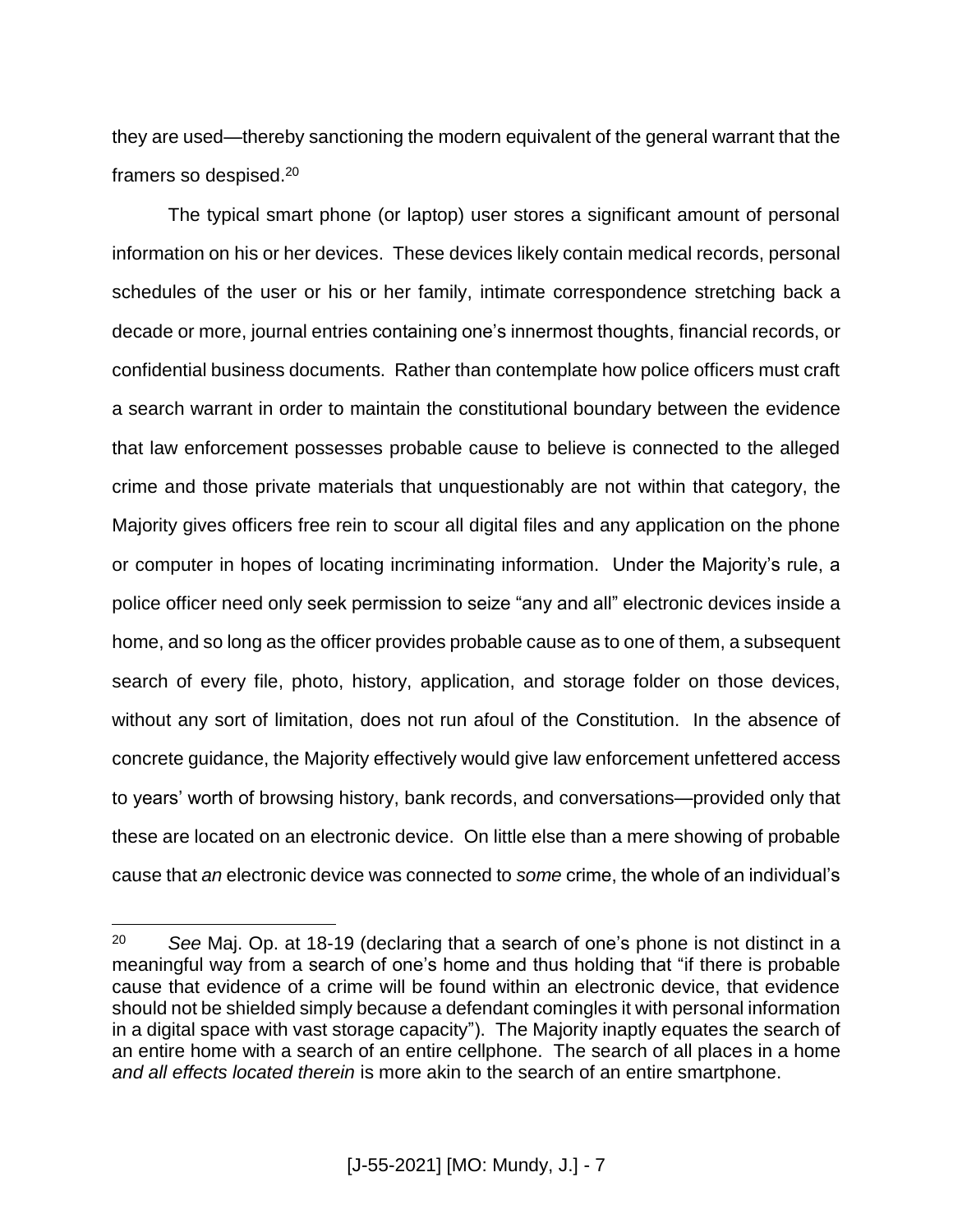world will be unveiled and broadcast to the government's prying eyes. I cannot square this holding with any reasonable interpretation of the particularity requirement. Nor can I comprehend how such a broad holding protects the interests underlying that requirement.

Our Superior Court has addressed similar overbreadth challenges in Commonwealth v. Orie,<sup>21</sup> and in *Commonwealth v. Melvin*.<sup>22</sup> In Orie, former State Senator Jane Orie was convicted of a number of offenses in connection with her legislative staff's participation in campaign-related work. As part of the investigation into those activities, law enforcement obtained and executed approximately twenty search warrants. Orie argued that the warrants were overbroad and permitted the police to engage in unconstitutional fishing expeditions.

The Superior Court found no overbreadth issues with all but two of the warrants. However, one search warrant permitted the seizure of a flash drive that Orie had provided to a member of her staff. The warrant authorized a search of the flash drive for "any contents contained therein, including all documents, images, recordings, spreadsheets or any other data stored in digital format,"<sup>23</sup> without any restrictions to account for contents that law enforcement did not have probable cause to believe contained inculpatory information. Another warrant was for Orie's personal email account, authorizing the police to seize to "all stored communications and other files . . . between August 1, 2009 and the present, including all documents, images, recordings spreadsheets or any other data stored in digital format."<sup>24</sup>

The Superior Court first explained that the particularity clause

- <sup>22</sup> 103 A.3d 1 (Pa. Super. 2014).
- <sup>23</sup> *Orie*, 88 A.3d at 1008.
- <sup>24</sup> *Id.*

<sup>21</sup> 88 A.3d 983 (Pa. Super. 2014), *allocatur denied*, 99 A.3d 925 (Pa. 2014) (*per curiam*).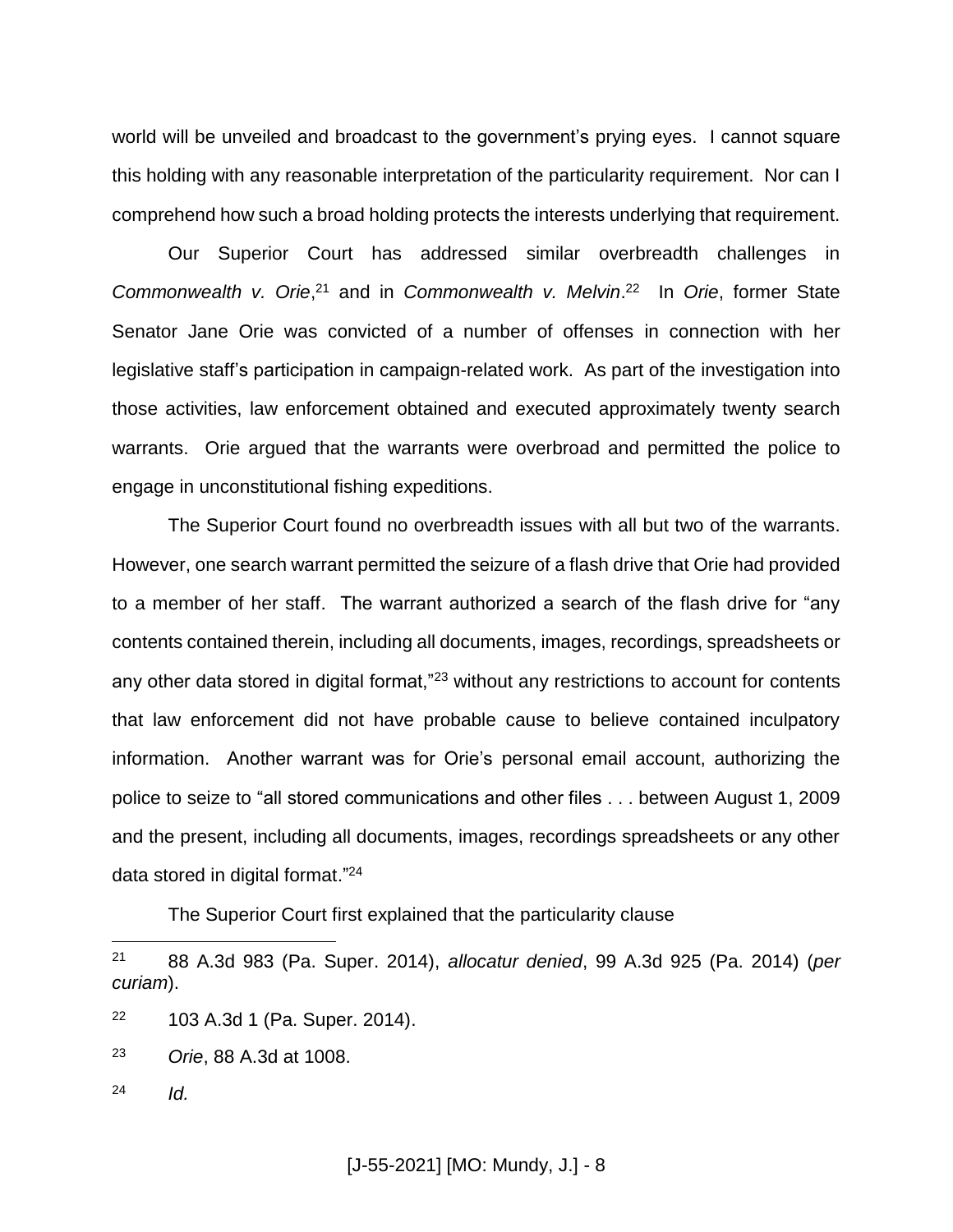is a fundamental rule of law that a warrant must name or describe with particularity the property to be seized and the person or place to be searched . . . . The particularity requirement prohibits a warrant that is not particular enough and a warrant that is overbroad. These are two separate, though related, issues. A warrant unconstitutional for its lack of particularity authorizes a search in terms so ambiguous as to allow the executing officers to pick and choose among an individual's possessions to find which items to seize. This will result in the general "rummaging" banned by the [F]ourth [A]mendment. A warrant unconstitutional for its overbreadth authorizes in clear or specific terms the seizure of an entire set of items, or documents, many of which will prove unrelated to the crime under investigation . . . . An overbroad warrant is unconstitutional because it authorizes a general search and seizure. <sup>25</sup>

Drawing from these general principles, the Superior Court found the warrants for the flash drive and the email account to be constitutionally overbroad because the descriptions of the places to be searched and the things to be seized failed to include a "limitation to account for any non-criminal use."<sup>26</sup>

Similarly, in *Melvin*, the police obtained search warrants for two of former Justice Melvin's personal email accounts.<sup>27</sup> As in *Orie*, the Superior Court found that the warrants permitted the police to seize and search every email in the accounts, including those that bore no relation to criminal activity. In both cases, the relevant warrants permitted the seizure of every email in the account without any attempt to distinguish the potentially relevant emails from those unrelated to the investigation[ $\cdot$ ]<sup>"28</sup> Thus, the court reasoned

<sup>25</sup> *Id.* at 1002-03 (quoting *Commonwealth v. Rivera*, 816 A.2d 282, 290 (Pa. Super. 2003)).

<sup>26</sup> *Id.* at 1008. Despite finding the warrants to be overbroad, the Superior Court concluded that Orie nonetheless was not entitled to relief because the actual search of the drive and the email was performed pursuant to a second, constitutionally issued warrant. *Id.* at 1009.

<sup>27</sup> *Melvin*, 103 A.3d at 17.

<sup>28</sup> *Id*. at 17-18.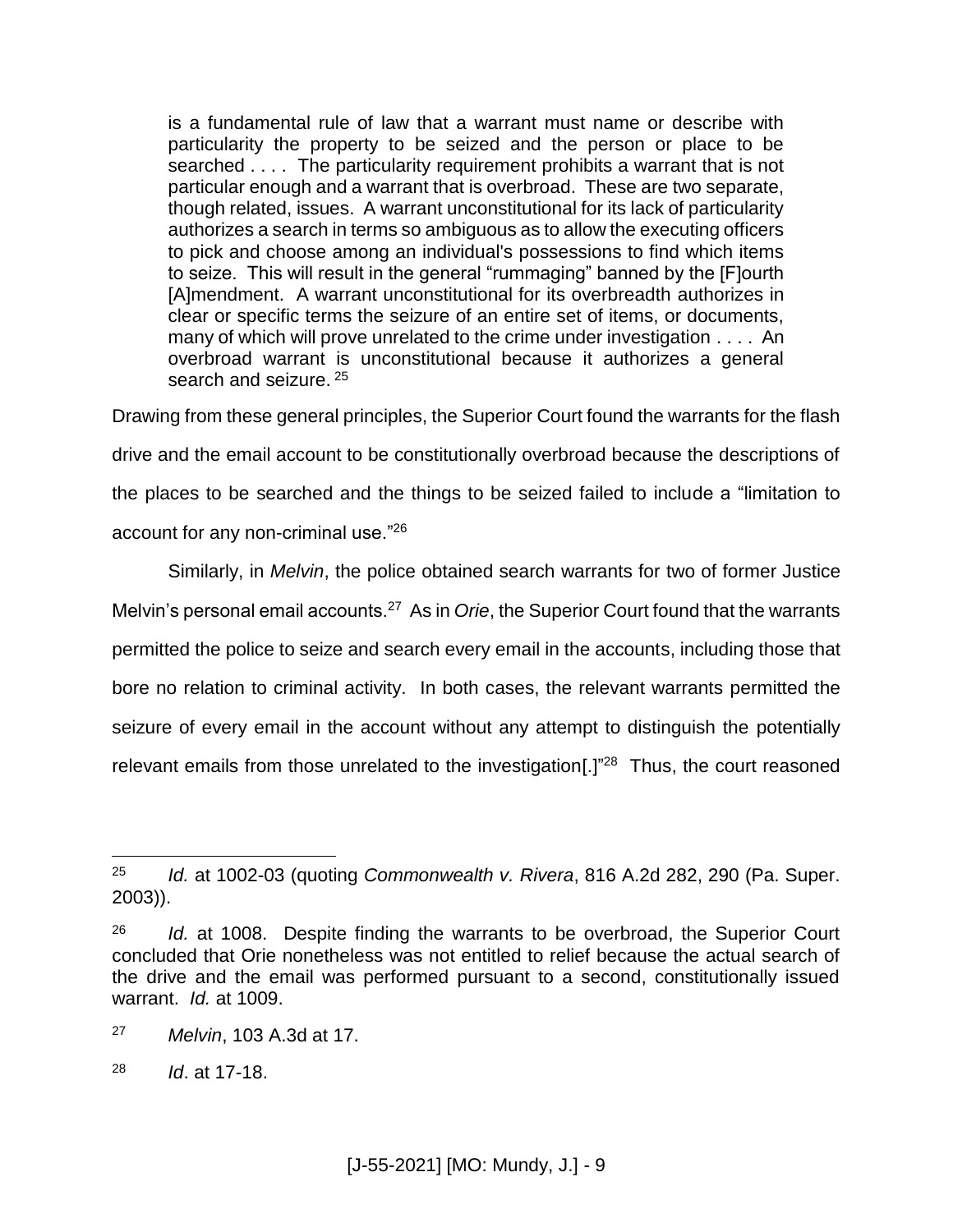that the warrant for Melvin's email accounts permitted a general search and seizure that was unconstitutionally overbroad.<sup>29</sup>

Although not binding on this Court, *Orie* and *Melvin* nonetheless are, in my view, persuasive. Both decisions are consistent with, and meaningfully enforce, the protections provided by the particularity requirement. The Majority does not substantively attempt to discuss, distinguish, or even overrule these cases. But it is hard to discern how *Orie* and *Melvin* can remain on the books harmoniously with the Majority's decision in the present case. The Majority briefly explains that this case is unlike *Orie* and *Melvin* because this case is "not one where officers were given free rein to look at anything within the phone to generally look for evidence."<sup>30</sup> But that is exactly what happened here. PSP personnel developed probable cause for one device that they believed was located in Green's home. Based upon that suspicion, the PSP obtained a warrant for "any and all" electronic devices in the home, including keyboards, disc drives, and even scanners. Once seized, the PSP was allowed to take that equipment and then search every aspect of those devices for evidence.

As with *Orie* and *Melvin*, there was nothing set forth in the warrant before us to account for the presence of data or files that were not reasonably connected to the alleged crime. That the affiants stated that they were looking for evidence of distribution or possession of child pornography is no limitation at all. Such a statement informs the authorizing judicial officer as to *what* law enforcement agents are looking for, but it does not limit *where* they can look or *how* they must confine the technical parameters of their search to limit the exposure of unrelated, non-inculpatory personal information. It is

<sup>&</sup>lt;sup>29</sup> *See id.* at 17-19. Ultimately, the Superior Court held that the error was harmless, and that Melvin was not entitled to relief. *Id.* at 19-22.

<sup>30</sup> Maj. Op. at 21.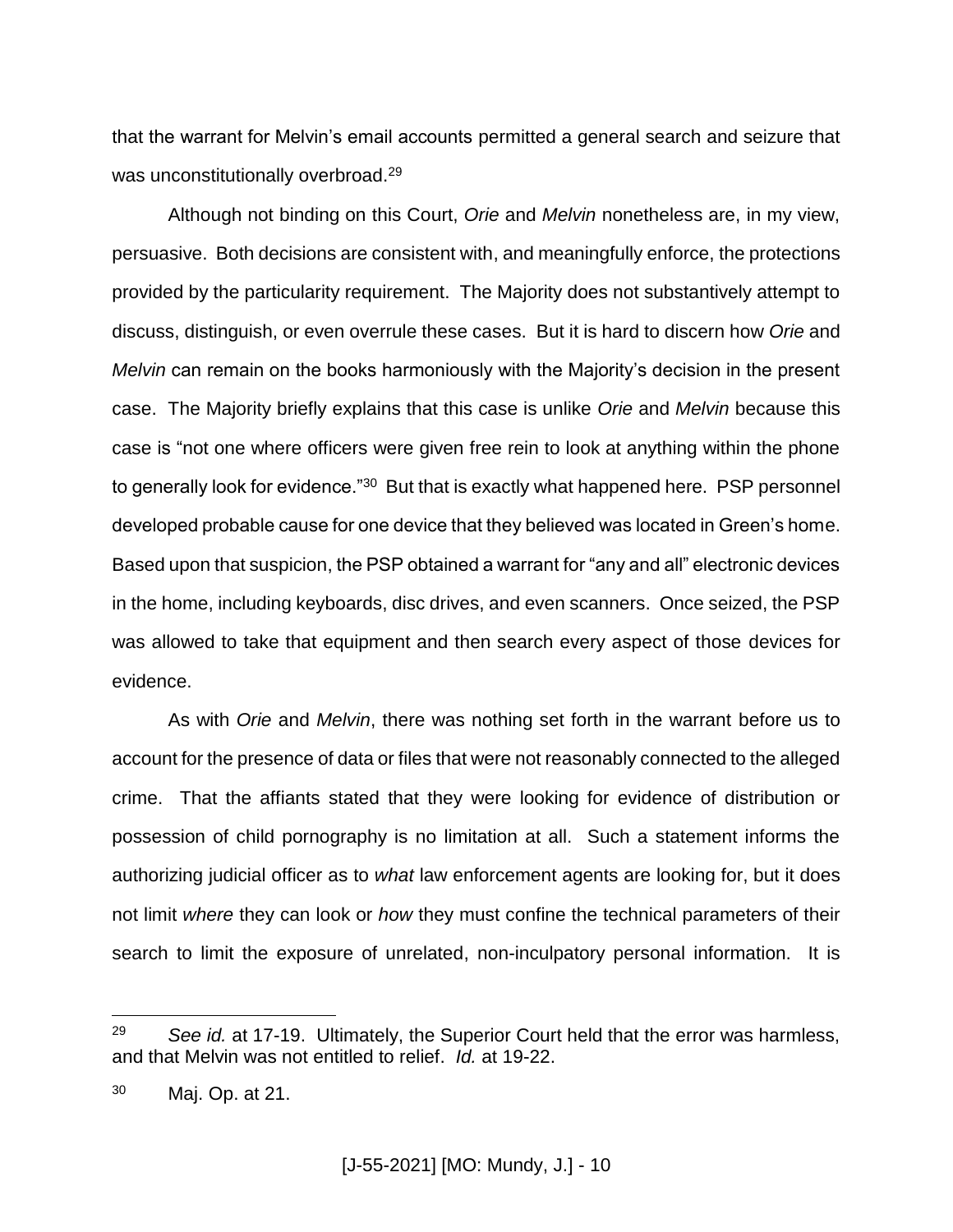difficult, if not impossible, to discern any cohesion between *Orie* and *Melvin* and this case. It seems to me axiomatic that if police officers cannot search a flash drive or an email address without guardrails or limitations to account for non-criminal material, then they likewise cannot search every file and folder stored on larger devices that contain much more information in the absence of similar restraints.

For further indicia of overbreadth, one need look no further than the first three words of the description of the items to be seized section of the warrant, "any and all." A number of courts have found that the use of this phrase in warrant applications led to constitutionally overbroad searches. For instance, in *United States v. Otero*, the Tenth Circuit Court of Appeals considered a warrant that described fourteen categories of items to be seized, some of which were computers or digital equipment, each of which began with the phrase "any and all."<sup>31</sup> The court first noted that the "modern development of the personal computer and its ability to store and intermingle a huge array of one's personal papers in a single place increases law enforcement's ability to conduct a wide-ranging search into a person's private affairs, and accordingly makes the particularity requirement that much more important."<sup>32</sup> Because the particularity requirement must "affirmatively limit" the search to evidence related to the crimes suspected, the court found that the "any and all" warrant was overbroad in violation of the federal particularity requirement. $33$ 

Similarly, in *State v. Henderson*, the Supreme Court of Nebraska invalidated a search warrant for a smart phone that permitted the seizure of "any and all information"

 $31$  563 F.3d 1127, 1130 (10<sup>th</sup> Cir. 2009).

<sup>32</sup> *Id.* at 1132.

<sup>&</sup>lt;sup>33</sup> *Id.* (citing *United States v. Riccardi*, 405 F.3d 852, 862 (10<sup>th</sup> Cir. 2005)). Although the warrant was invalid, the court did not order the seized evidence to be suppressed, finding that the warrant was executed in good faith. *Id.* at 1136.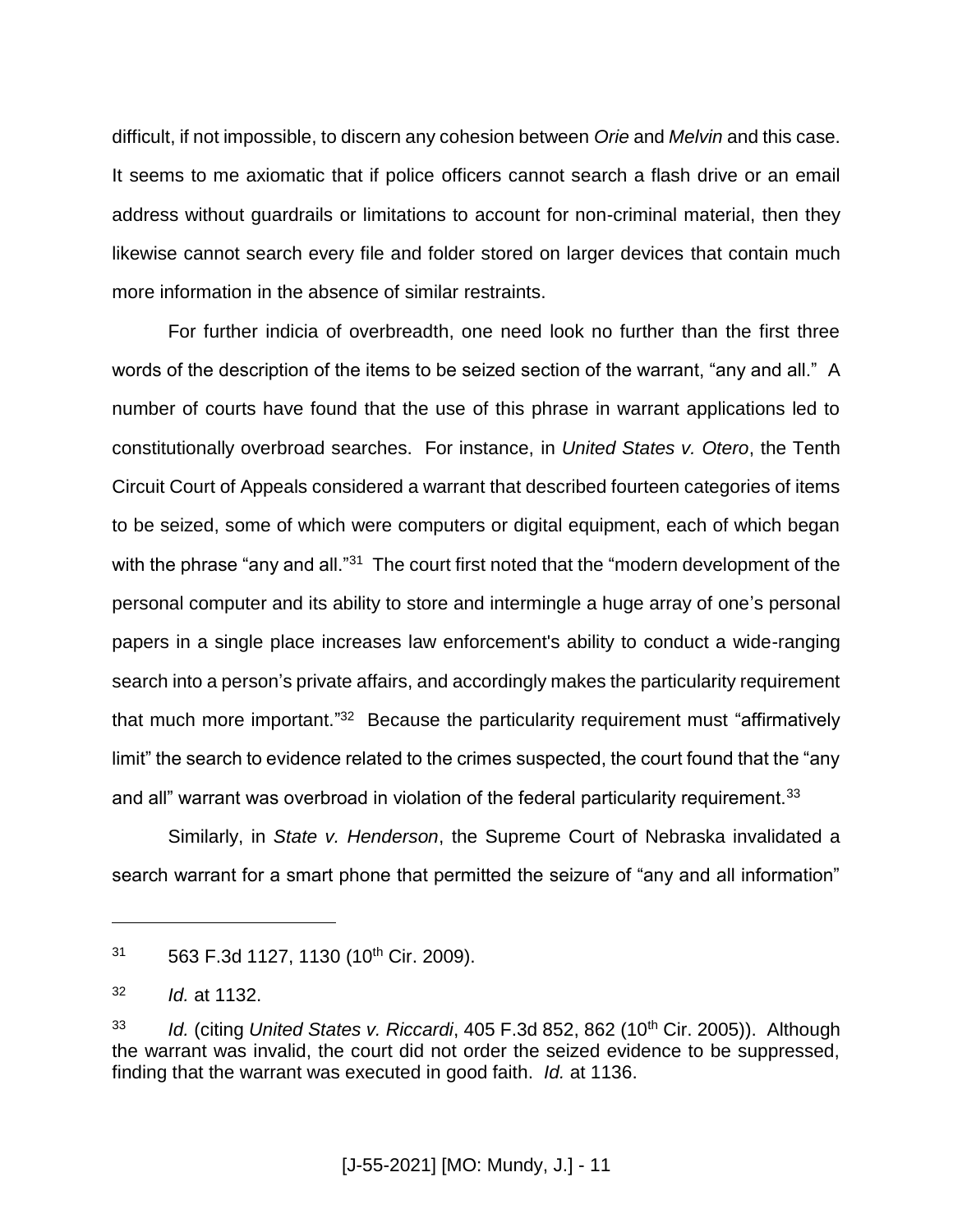from the device, and of "any other information that can be gained from the internal components and/or memory [c]ards."<sup>34</sup> The Court explained that such broad warrants contravene the particularly requirement because "they do not sufficiently limit the search of the contents of the cell phone."<sup>35</sup>

The warrant issued in this case is as overbroad as those in *Orie*, *Melvin*, *Otero*, and *Henderson*. None of the warrants in any of those cases limited the searches in a constitutionally meaningful way, leaving the searches to the discretion of the officers. The same is true here. The decisions as to where to look, what files or applications to open, and how deeply to dig all were left to the discretion of the officers. Nothing in the warrant to search and seize Green's electronic devices prevented law enforcement from examining any banking, social media, text messaging, or shopping apps on Green's device. But the warrant contains no indicia that any such apps would produce information connected to those effects within the phone. Similarly, the warrant contained no temporal limitations. Under its broad language, the warrant allowed police officers to search for information that was stored in the phone long before any crimes occurred, even though the investigators had reason to believe only that Green's crime occurred within a specific timeframe. Facially, these consequences fail our particularity requirement.

It is tempting to validate or accede to the broad allegations made by the PSP in the affidavit in support of its warrant application, finding particularity where it does not exist. For example, in the affidavit, the PSP asserts, *inter alia*, that those who collect and distribute child pornography "sometimes" maintain those images in a secure, private

<sup>34</sup> 854 N.W. 2d 616, 633 (Neb. 2014).

<sup>35</sup> *Id.* As with *Otero*, the *Henderson* Court ultimately held that, despite the unconstitutionality of the warrant, suppression was not required because the warrant was executed in good faith. *Id* at 634-35.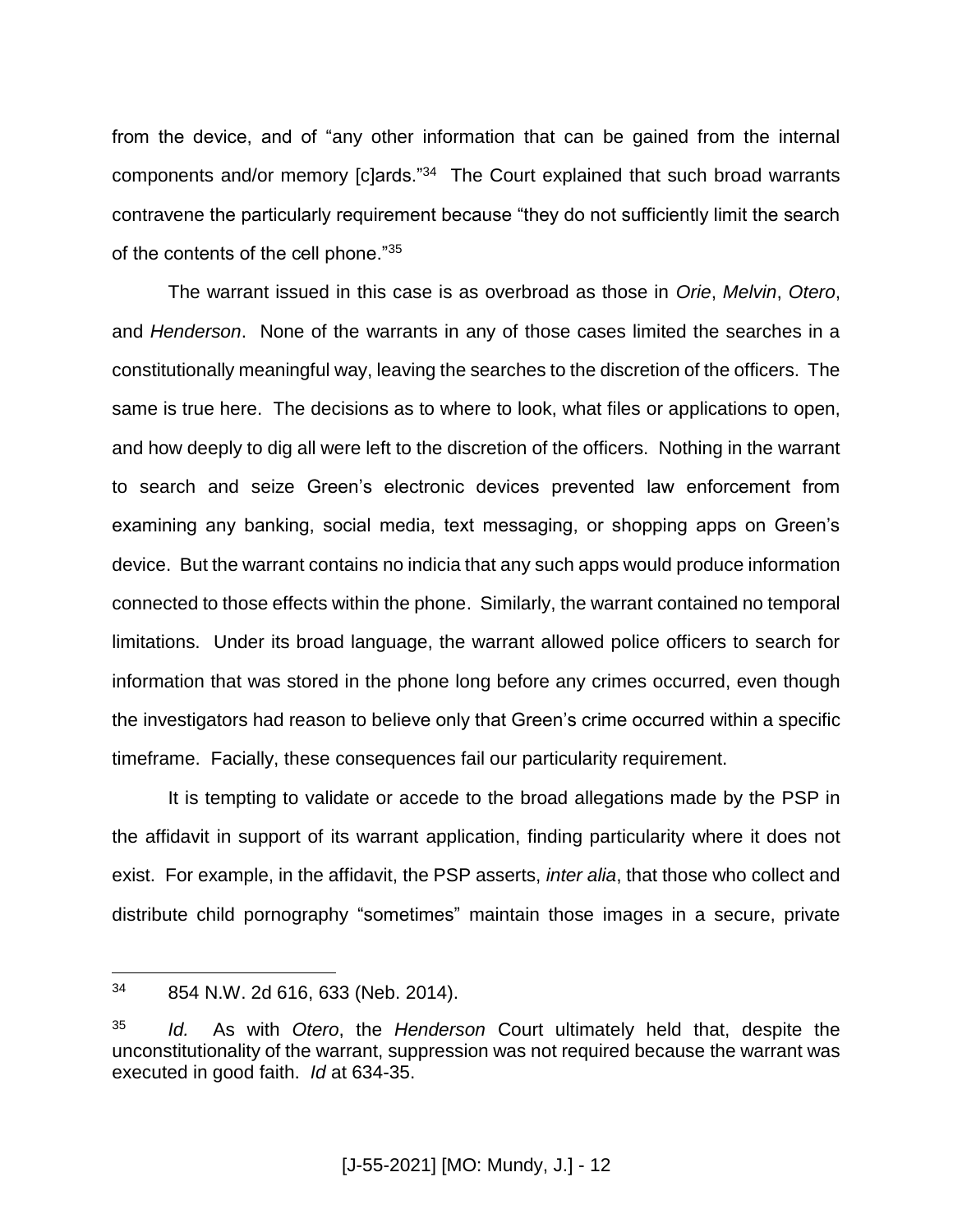location for long periods of time.<sup>36</sup> Search warrants, however, must be particularized, that is, based upon individual facts and circumstances, $37$  not based upon a police officer's belief as to how some individuals "sometimes" will act.<sup>38</sup> Broad-based assumptions of human behavior are sufficient neither to establish probable cause nor to satisfy the particularity requirement. The PSP did not offer specific probable cause that Green's conduct conformed to its assumptions.

The PSP also relied upon its belief that "a suspect may try to conceal criminal evidence, and he might store criminal evidence in random order or with deceptive file names or deceptive file extensions,"<sup>39</sup> in asserting that such a broad search and seizure was necessary. Again, however, the PSP did not assert any probable cause to show that Green was storing his files in such a way, or that he was engaging in such deceptive practices. Without any individualized beliefs, the PSP effectively is asking to perform certain actions because Green *might* act as others "sometimes" act. The problem with this type of reasoning is easily illustrated with a hypothetical. It is indisputable that a police officer can search only those areas for which there is "a fair probability that contraband or evidence of a crime will be found." 40 Thus, if a police officer obtains a search warrant to look for a rifle, the officer cannot look for that weapon in a woman's purse. A rifle cannot fit in a purse. Since it cannot be there, the police cannot look there.

<sup>36</sup> Affidavit, 1/14/2015, ¶ 25.

<sup>37</sup> *See City of Indianapolis v. Edmond*, 531 U.S. 32, 37 (2000) (citing *Chandler v. Miller*, 520 U.S. 305, 308 (1997)); *Commonwealth v. Mistler*, 912 A.2d 1265, 1271 (Pa. 2006).

<sup>38</sup> *See, e.g.*, *Commonwealth v. Jacoby*, 170 A.3d 1065, 1085 (Pa. 2017) (rejecting a search warrant predicated upon the general belief that gun owners, even those who use the gun to commit murder, do not discard those firearms).

<sup>39</sup> Affidavit, 1/14/2015, at 4.

<sup>40</sup> *Illinois v. Gates*, 462 U.S. 213, 238 (1983)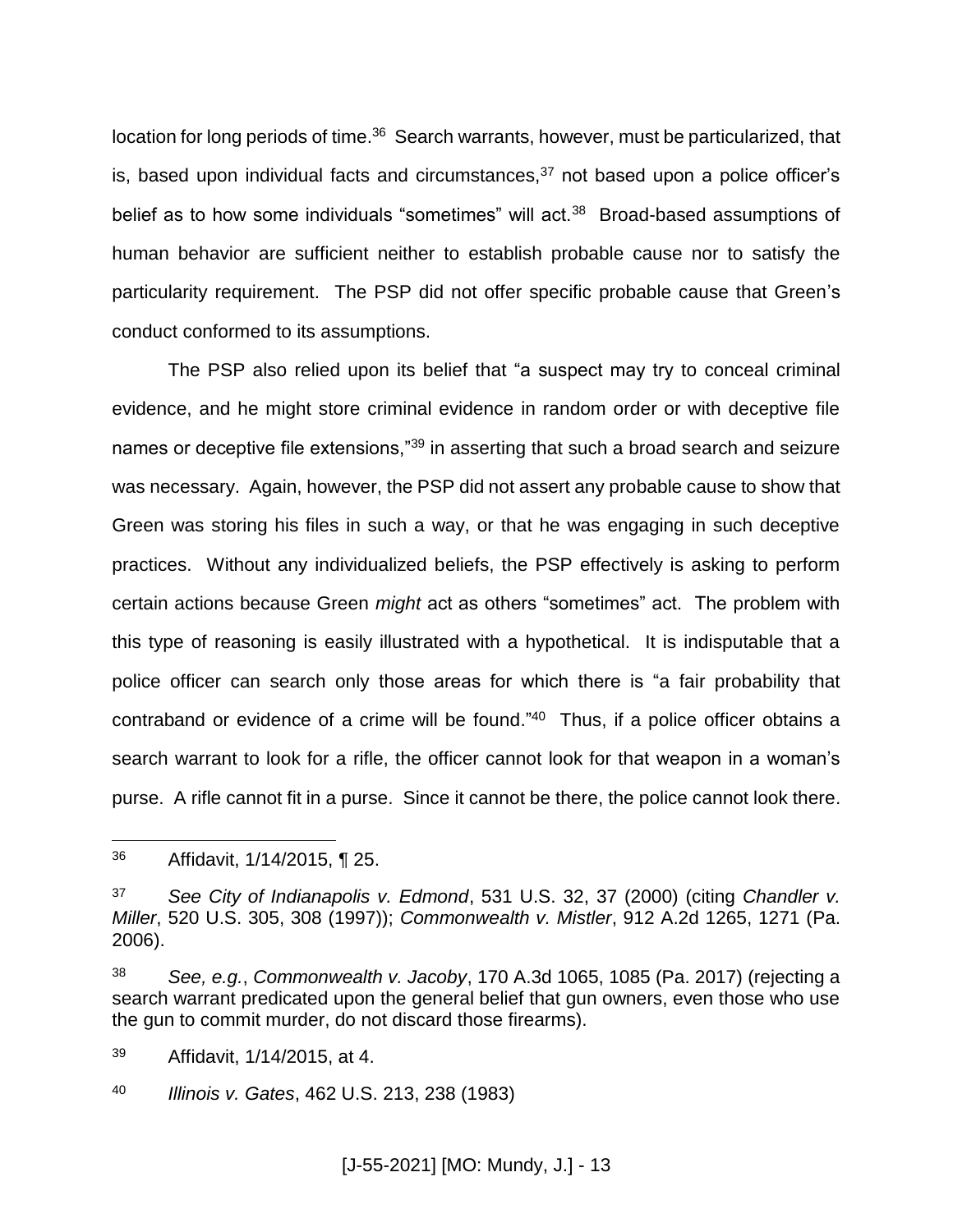By the PSP's logic in its affidavit, and via the Majority's approval, the police officer in the hypothetical still would be able to search in the purse, so long as the officer asserts in the affidavit that a person *could* dismantle the rifle into parts and then hide them throughout the house, including in a purse. The officer would not need to assert that the suspect actually did so, or even that he has probable cause to believe the suspect did so. The officer only would have to state that some other people "sometimes" *might* do so, and the entire house would be available to be searched. Clearly, this type of generalized conjecture does not comport with the constitutional requirement of a "fair probability" that the item will be located in a particular place. Yet, in this case, and in the context of searches for digital data generally, the Majority nonetheless allows searches predicated upon such bald extrapolations.

To further emphasize the breadth of the warrant at issue in this case, consider one more hypothetical, one in which the present facts are slightly modified. Assume that this same warrant was issued for a residence in which three people lived: a husband, a wife, and their fourteen-year-old daughter. The warrant, predicated upon probable cause that the husband used a desktop computer to share child pornography, authorizes the police to seize the husband's iPad, the wife's laptop, the daughter's smart phone, the family's scanner, and a long-since obsolete fax machine held over from years before. The police can retain those devices for as long as it would take for them to be searched. It could be days, weeks, or even months. Once those devices were submitted to trained experts, every file, program, or folder contained on those devices would be available for probing and inspection. If the police were searching for photographs of child pornography, nothing would prohibit the officers from scouring the wife's personal calendar. If they are looking for audio files, they can read every page of the daughter's personal diary. If they are seeking only documents, they nonetheless can pore over countless personal,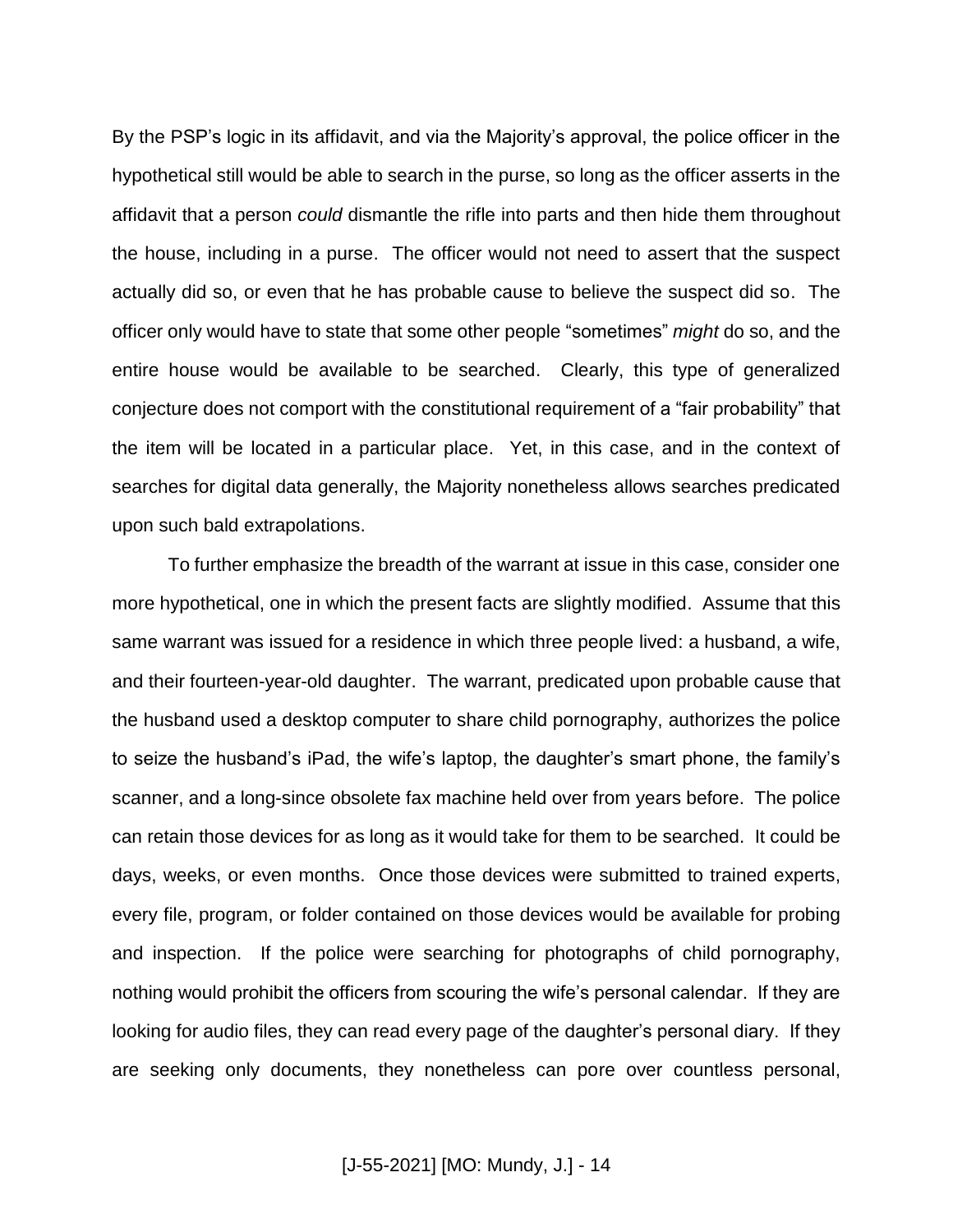confidential messages passed between the girl and her friends or love interests. The warrant places no bounds on the police at all.

The particularly requirement is necessary to ensure that "nothing is left to the discretion of the officer executing the warrant."<sup>41</sup> Here, however, everything was left to the discretion of the PSP. Fairly read, this warrant permitted the PSP—based upon probable cause for a single device—to seize "any and all" electronic devices from the home, to keep them for however long was deemed necessary, to turn them over to some expert at some future date, and to have them searched without constraint by those technicians. Simply put, the warrant authorized the PSP to take *any* device and to search *anywhere* on that device. This is precisely the general exploratory expedition that the particularity requirement was designed to thwart.

Our Constitution requires that warrants describe the places to be searched or the things to be seized "as nearly as may be." $42$  It is a heavy burden, but not an insurmountable one. That requirement does not preclude police from obtaining warrants. It merely requires them to write warrants in a way that circumscribes the parameters of the requested searches. It is not unreasonable to require that the warrant "tell the officers how to separate the items subject to seizure from irrelevant items."<sup>43</sup> In this case, for example, the PSP had probable cause to believe that Green was using BitTorrent to share and collect images of child pornography. The PSP could have sought a warrant for

<sup>41</sup> *Marron*, 275 U.S. at 196.

 $42$  PA. CONST. art. I, § 8.

<sup>43</sup> *Davis v. Gracey*, 111 F.3d 1472, 1478–79 (10th Cir. 1997) ("We ask two questions: did the warrant tell the officers how to separate the items subject to seizure from irrelevant items, and were the objects seized within the category described in the warrant?"); *see also United States v. Tamura*, 694 F.2d 591, 595 (9th Cir. 1982) (Stating that a request to search must be accompanied by "sufficiently specific guidelines for identifying the documents sought . . . [to be] followed by the officers conducting the search.").